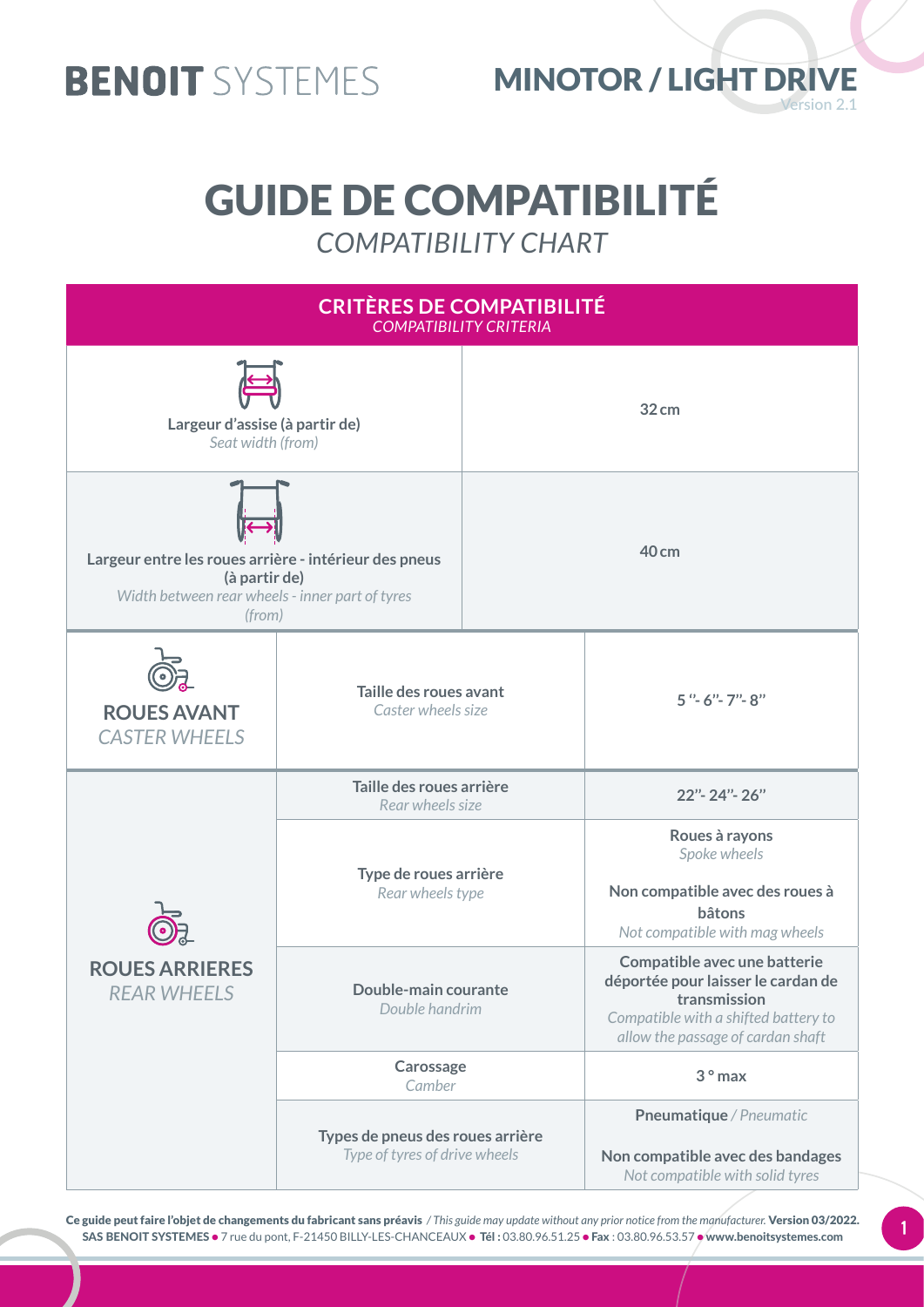#### **Version 2.1**  MINOTOR / LIGHT DRIVE

| <b>CRITÈRES DE COMPATIBILITÉ</b><br><b>COMPATIBILITY CRITERIA</b> |                                                                 |                                                                                                                                                                                                                              |
|-------------------------------------------------------------------|-----------------------------------------------------------------|------------------------------------------------------------------------------------------------------------------------------------------------------------------------------------------------------------------------------|
| <b>DOSSIER</b><br><b>BACKREST</b>                                 | Type de dossier<br>Type of backrest                             | <b>Compatible avec tous les dossiers</b><br>Compatible with all backrests<br>Fixe, inclinable et /ou rabattable,<br>pliant à mi-hauteur, réglable en angle<br>Fixed, reclining and/or foldable, angle<br>adjustable backrest |
| <b>ACCOUDOIR</b><br><b>ARMREST</b>                                | Accoudoir relevable et amovible<br>Hinged and removable armrest | Accoudoir non relevable avec la<br>motorisation installée<br>Armrest is not retractable when the<br>power add-on is on the wheelchair                                                                                        |
|                                                                   | <b>Accoudoir tube</b><br>Padded tubular armrest                 | Non compatible si la largeur d'assise<br>est inférieure à 34 cm<br>Not compatible if the seat width is below<br>34 cm                                                                                                        |
| <b>REPOSE-PIED</b><br><b>FOOTPLATE</b>                            | Type de repose-pied<br>Type of footplate                        | <b>Compatible avec tous les</b><br>repose-pieds<br>Compatible with all the footplates                                                                                                                                        |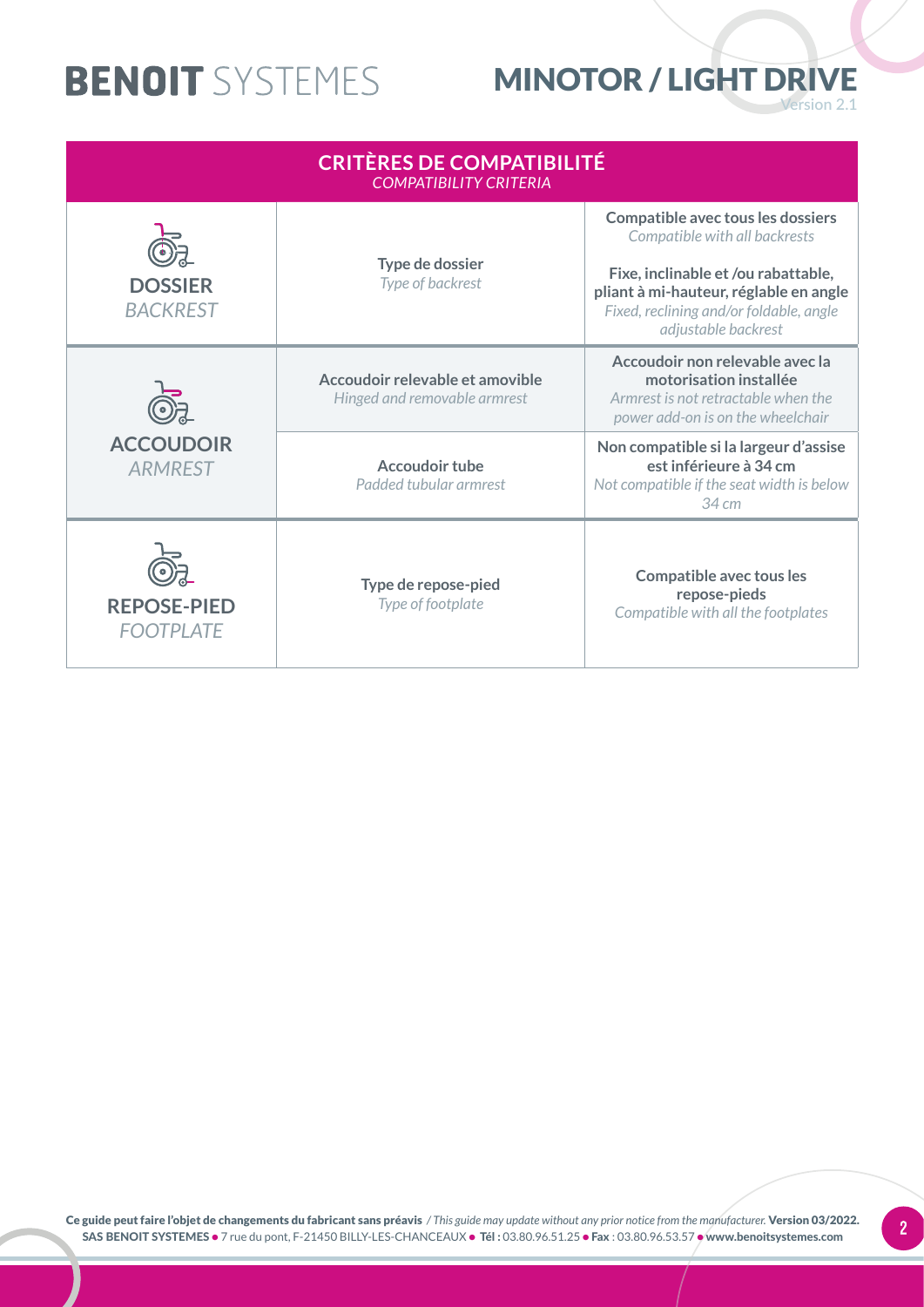#### MINOTOR / LIGHT DRIVE

**Version 2.1** 

| <b>FAUTEUILS ROULANTS COMPATIBLES</b><br><b>COMPATIBLE WHEELCHAIR</b> |                               |                                         |
|-----------------------------------------------------------------------|-------------------------------|-----------------------------------------|
| <b>MARQUE</b><br><b>MAKE</b>                                          | <b>MODÈLE</b><br><b>MODEL</b> | <b>STYLE DE CHÂSSIS</b><br><b>FRAME</b> |
| <b>ARIA</b>                                                           | Aria 2.0                      | Rigide / Rigid                          |
|                                                                       | Aria 1.0                      | Rigide / Rigid                          |
|                                                                       | <b>Slade AR</b>               | Pliant / Foldable                       |
|                                                                       | <b>Slade SLT</b>              | Pliant / Foldable                       |
|                                                                       | <b>Sprint AR</b>              | Pliant / Foldable                       |
| <b>BEROLLKA</b>                                                       | <b>Sprint Slt</b>             | Pliant / Foldable                       |
|                                                                       | Finess*                       | Rigide / Rigid                          |
|                                                                       | Phoenix*                      | Rigide / Rigid                          |
|                                                                       | Findus*                       | Rigide / Rigid                          |
|                                                                       | <b>S-Eco 300</b>              | Pliant / Foldable                       |
|                                                                       | S-Eco 2                       | Pliant / Foldable                       |
|                                                                       | Pyro Light Optima             | Pliant / Foldable                       |
| <b>BISCHOFF+</b>                                                      | <b>Pyro Light Plus</b>        | Pliant / Foldable                       |
| <b>BISCHOFF</b>                                                       | <b>Pyro Star</b>              | Pliant / Foldable                       |
|                                                                       | <b>Pyro Next</b>              | Pliant / Foldable                       |
|                                                                       | <b>Pyro Light XL</b>          | Pliant / Foldable                       |
|                                                                       | <b>BX11</b>                   | Pliant / Foldable                       |
|                                                                       | Caneo S/B/L                   | Pliant / Foldable                       |
| <b>DIETZ</b>                                                          | <b>AS01</b>                   | Pliant / Foldable                       |
|                                                                       | <b>Primo Amico</b>            | Pliant / Foldable                       |
|                                                                       | <b>Alto Plus NV</b>           | Pliant / Foldable                       |
|                                                                       | <b>Ekstra XL</b>              | Pliant / Foldable                       |
| <b>DUPONT</b>                                                         | Novo light                    | Pliant / Foldable                       |
|                                                                       | <b>Pluriel</b>                | Pliant / Foldable                       |
|                                                                       | <b>Primeo</b>                 | Pliant / Foldable                       |

\*Nous consulter *\*Contact us*

Ce guide peut faire l'objet de changements du fabricant sans préavis / This guide may update without any prior notice from the manufacturer. Version 03/2022.<br>SAS BENOIT SYSTEMES @ 7 rue du pont E-21450 BU IV-LES-CHANCEAUX SAS BENOIT SYSTEMES • 7 rue du pont, F-21450 BILLY-LES-CHANCEAUX • Tél : 03.80.96.51.25 • Fax : 03.80.96.53.57 • www.benoitsystemes.com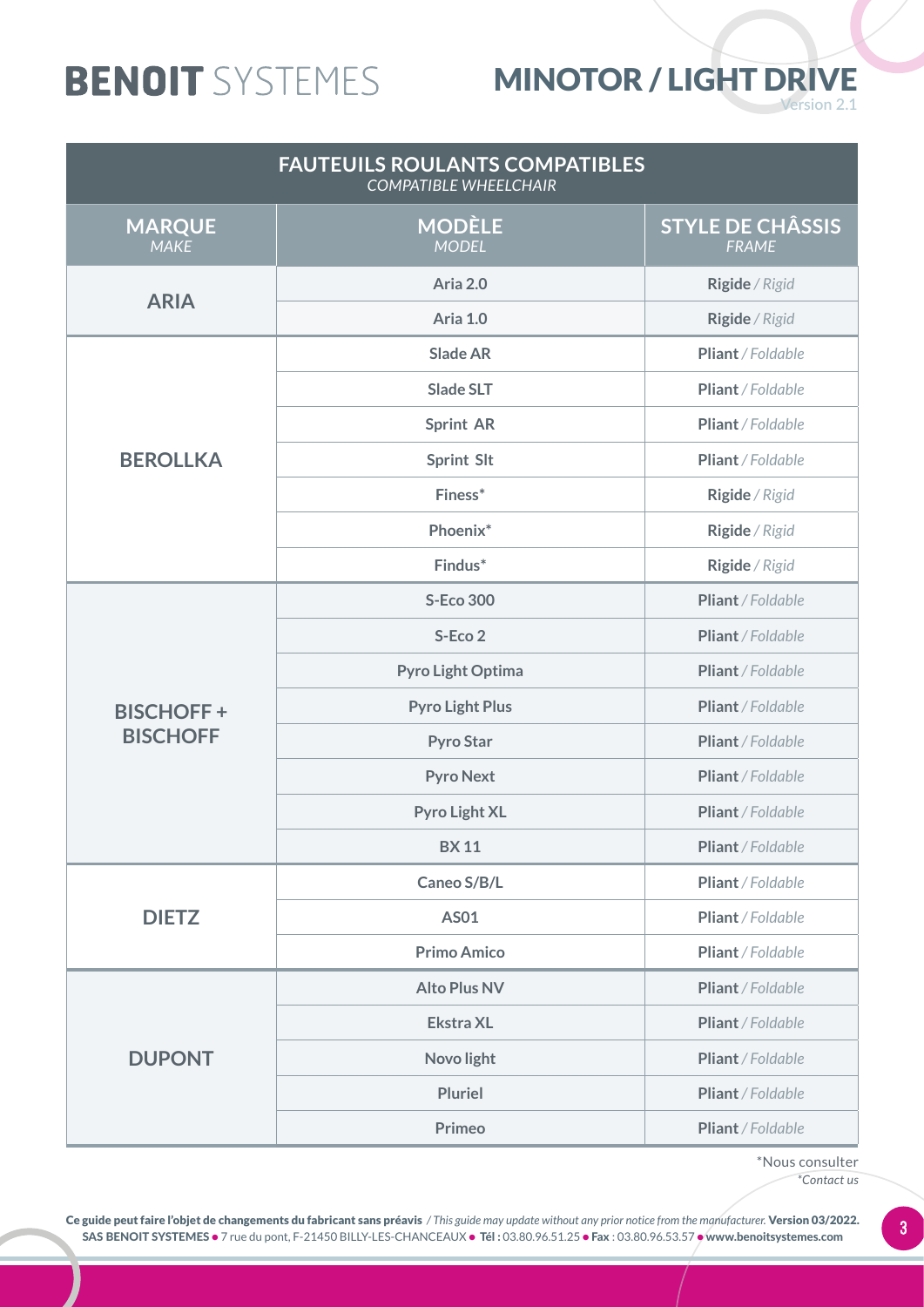#### MINOTOR / LIGHT DRIVE

**Version 2.1** 

| <b>FAUTEUILS ROULANTS COMPATIBLES</b><br><b>COMPATIBLE WHEELCHAIR</b> |                                                                                                  |                                         |
|-----------------------------------------------------------------------|--------------------------------------------------------------------------------------------------|-----------------------------------------|
| <b>MARQUE</b><br><b>MAKE</b>                                          | <b>MODÈLE</b><br><b>MODEL</b>                                                                    | <b>STYLE DE CHÂSSIS</b><br><b>FRAME</b> |
|                                                                       | Cross <sub>5</sub>                                                                               | Pliant / Foldable                       |
|                                                                       | Cross 6                                                                                          | Pliant / Foldable                       |
|                                                                       | <b>Cross 5XL</b>                                                                                 | Pliant / Foldable                       |
| <b>ETAC</b>                                                           | <b>Crissy swing</b>                                                                              | Pliant / Foldable                       |
|                                                                       | <b>Crissy swing-away</b>                                                                         | Pliant / Foldable                       |
|                                                                       | M100                                                                                             | Pliant / Foldable                       |
| <b>EUROMOVE</b>                                                       | Swigbo plus                                                                                      | Rigide / Rigid                          |
|                                                                       | <b>Cléos</b>                                                                                     | Rigide / Rigid                          |
|                                                                       | Action 2 - inclinable, rabattable, cassant<br>/ reclining, folding, half-folding backrest        | Pliant / Foldable                       |
|                                                                       | Action 3 junior - inclinable, rabattable, cassant<br>/ reclining, folding, half-folding backrest | Pliant / Foldable                       |
|                                                                       | <b>Action 3 NG Confort / Comfort</b>                                                             | Pliant / Foldable                       |
|                                                                       | <b>Action 3 RC</b>                                                                               | Pliant / Foldable                       |
|                                                                       | Action 3 NG - inclinable, rabattable, cassant<br>/ reclining, folding, half-folding backrest     | Pliant / Foldable                       |
| <b>INVACARE</b>                                                       | Action 4 NG - inclinable, rabattable, cassant<br>/ reclining, folding, half-folding backrest     | Pliant / Foldable                       |
|                                                                       | Action 5 - inclinable, rabattable, cassant<br>/ reclining, folding, half-folding backrest        | Pliant / Foldable                       |
|                                                                       | Action 5 rigide - inclinable, rabattable, cassant<br>/ reclining, folding, half-folding backrest | Rigide / Rigid                          |
|                                                                       | <b>Freedom NXT</b>                                                                               | Confort / Comfort<br>Pliant / Foldable  |
|                                                                       | Myon                                                                                             | Confort / Comfort                       |
|                                                                       | <b>Topaz</b>                                                                                     | Pliant / Foldable                       |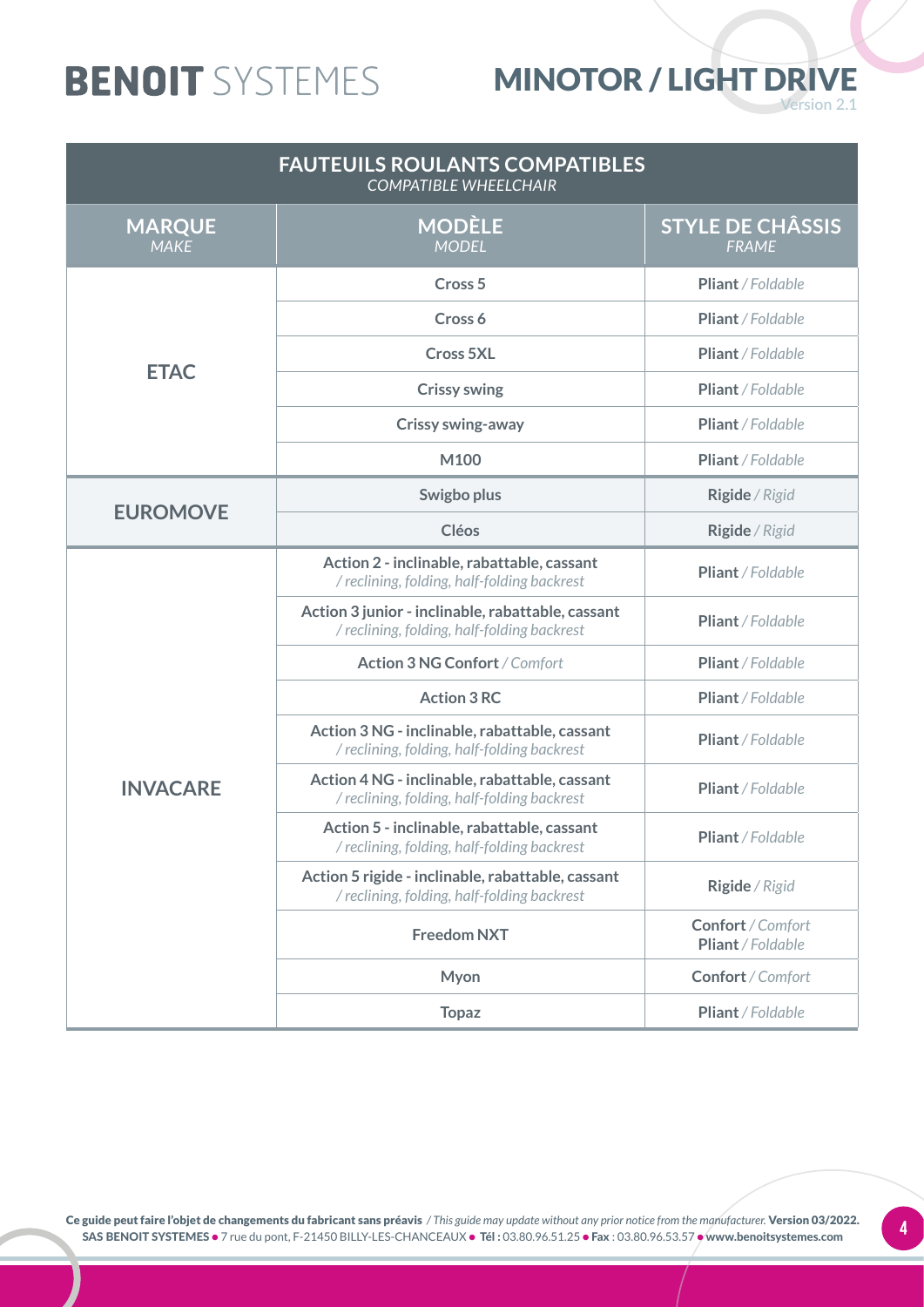### MINOTOR / LIGHT DRIVE

**Version 2.1** 

| <b>FAUTEUILS ROULANTS COMPATIBLES</b><br><b>COMPATIBLE WHEELCHAIR</b> |                               |                                         |
|-----------------------------------------------------------------------|-------------------------------|-----------------------------------------|
| <b>MARQUE</b><br><b>MAKE</b>                                          | <b>MODÈLE</b><br><b>MODEL</b> | <b>STYLE DE CHÂSSIS</b><br><b>FRAME</b> |
|                                                                       | <b>Ergo lite</b>              | Pliant / Foldable                       |
|                                                                       | <b>Champion 100</b>           | Pliant / Foldable                       |
|                                                                       | <b>Agile</b>                  | Pliant / Foldable                       |
|                                                                       | <b>K.M 1500</b>               | Pliant / Foldable                       |
| <b>KARMA</b>                                                          | S-Ergo 105/106/115/125/305    | Pliant / Foldable                       |
|                                                                       | Soma 215/105                  | Pliant / Foldable                       |
|                                                                       | <b>Flexx Junior</b>           | Pliant / Foldable                       |
|                                                                       | <b>Flexx HD</b>               | Pliant / Foldable                       |
|                                                                       | <b>KM-AT 60</b>               | Rigide / Rigid                          |
|                                                                       | <b>Catalyst Different</b>     | Pliant / Foldable                       |
|                                                                       | <b>Catalyst 5</b>             | Pliant / Foldable                       |
|                                                                       | <b>Catalyst TI</b>            | Pliant / Foldable                       |
|                                                                       | <b>Catalyst VX</b>            | Pliant / Foldable                       |
|                                                                       | <b>Catalyst 4</b>             | Pliant / Foldable                       |
|                                                                       | Catalyst 4 C                  | Pliant / Foldable                       |
| <b>KIMOBILITY</b>                                                     | Ethos*                        | Rigide / Rigid                          |
|                                                                       | Rogue                         | Rigide / Rigid                          |
|                                                                       | Rogue Xp*                     | Rigide / Rigid                          |
|                                                                       | Tsunami ALX*                  | Rigide / Rigid                          |
|                                                                       | <b>Little Wave Click</b>      | Rigide / Rigid                          |
|                                                                       | <b>Little Wave XP</b>         | Rigide / Rigid                          |
|                                                                       | <b>Spark</b>                  | Pliant / Foldable                       |

\*Nous consulter *\*Contact us*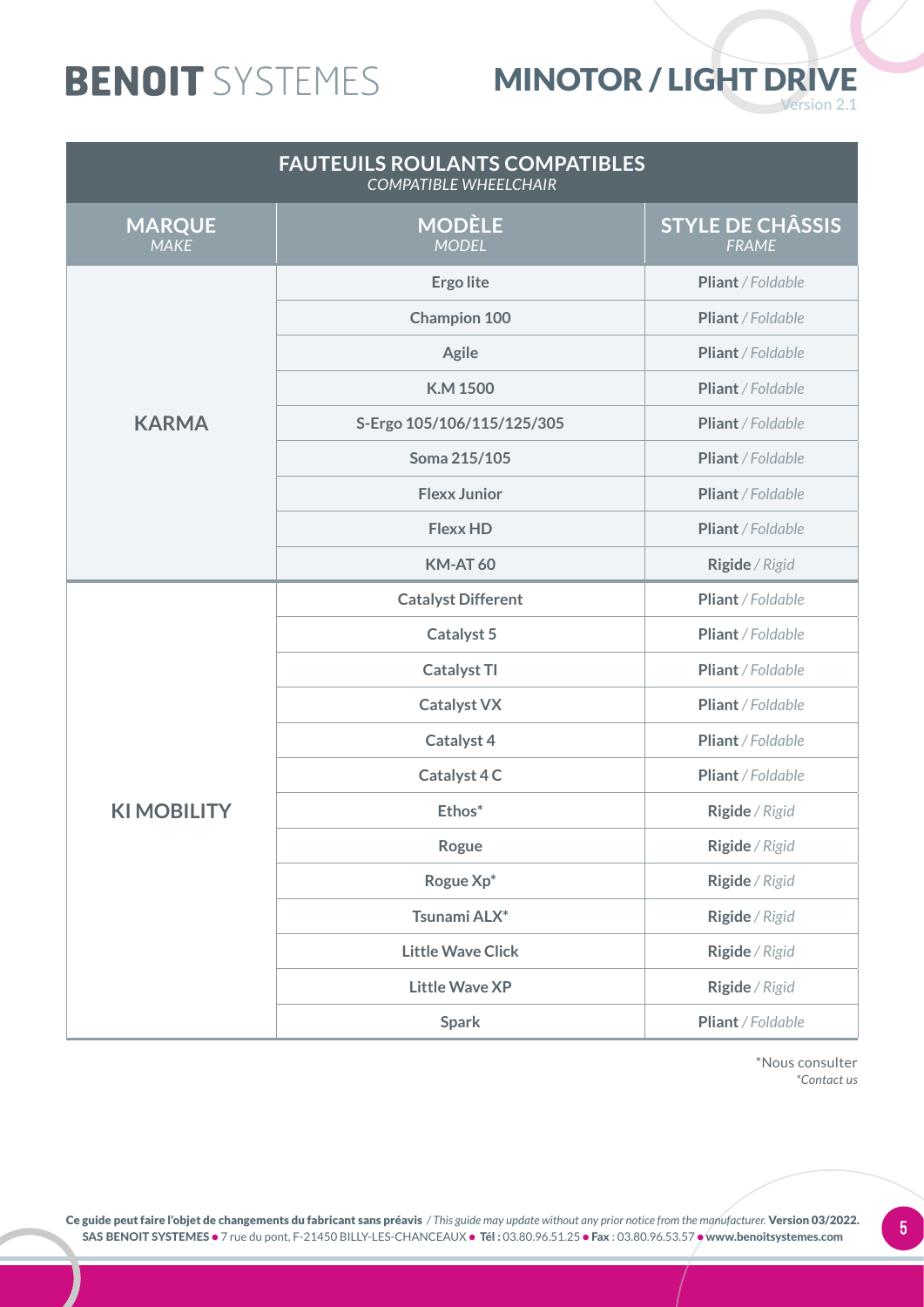### MINOTOR / LIGHT DRIVE

**Version 2.1** 

| <b>FAUTEUILS ROULANTS COMPATIBLES</b><br><b>COMPATIBLE WHEELCHAIR</b> |                                                                                                                       |                                         |
|-----------------------------------------------------------------------|-----------------------------------------------------------------------------------------------------------------------|-----------------------------------------|
| <b>MARQUE</b><br><b>MAKE</b>                                          | <b>MODÈLE</b><br><b>MODEL</b>                                                                                         | <b>STYLE DE CHÂSSIS</b><br><b>FRAME</b> |
|                                                                       | Compact - rabattable, cassant, réglable en angle<br>/ reclining, half-folding, angle adjustable backrest              | Pliant / Foldable                       |
|                                                                       | Compact Attract - rabattable, cassant, réglable<br>en angle / reclining, half-folding, angle adjustable backrest      | Pliant / Foldable                       |
| <b>KÜSCHALL</b>                                                       | Kuschall Ultra-Light - rabattable, cassant, réglable<br>en angle / reclining, half-folding, angle adjustable backrest | Pliant / Foldable                       |
|                                                                       | Kuschall Champion - rabattable, cassant, réglable<br>en angle / reclining, half-folding, angle adjustable backrest    | <b>Pliant</b> / Foldable                |
|                                                                       | Kuschall K-series - rabattable / folding backrest                                                                     | Rigide / Rigid                          |
|                                                                       | Kuschall KSL - rabattable / folding backrest                                                                          | Rigide / Rigid                          |
|                                                                       | Kuschall R33 - rabattable / folding backrest                                                                          | Rigide / Rigid                          |
|                                                                       | Eurochair                                                                                                             | Pliant / Foldable                       |
|                                                                       | Eurochair xxl                                                                                                         | Pliant / Foldable                       |
|                                                                       | <b>Smart S</b>                                                                                                        | Pliant / Foldable                       |
| <b>MEYRA</b>                                                          | <b>Smart F</b>                                                                                                        | Pliant / Foldable                       |
|                                                                       | <b>Nano</b>                                                                                                           | Rigide / Rigid                          |
|                                                                       | Avanti pro                                                                                                            | Pliant / Foldable                       |
|                                                                       | ZX1                                                                                                                   | Pliant / Foldable                       |
|                                                                       | <b>Helio Carbon</b>                                                                                                   | Pliant / Foldable                       |
|                                                                       | <b>Helio Aluminium</b>                                                                                                | Pliant / Foldable                       |
|                                                                       | <b>Helio xxl</b>                                                                                                      | Pliant / Foldable                       |
| <b>MOTION</b>                                                         | <b>Helio Kids Carbon</b>                                                                                              | Pliant / Foldable                       |
| <b>COMPOSITES</b>                                                     | <b>Freelance</b>                                                                                                      | Pliant / Foldable                       |
|                                                                       | <b>Mobilex Dolphin</b>                                                                                                | Pliant / Foldable                       |
|                                                                       | <b>Move</b>                                                                                                           | Pliant / Foldable                       |
|                                                                       | Veloce                                                                                                                | Pliant / Foldable                       |
| <b>NEATECH</b>                                                        | Levia Basculante (LB)                                                                                                 | Confort / Comfort<br>Pliant / Foldable  |

Ce guide peut faire l'objet de changements du fabricant sans préavis / This guide may update without any prior notice from the manufacturer. Version 03/2022.<br>CAS BENIOLE SYSTEMES A 7 min du nort E 21450 BULLY LES CLIANCEAU SAS BENOIT SYSTEMES • 7 rue du pont, F-21450 BILLY-LES-CHANCEAUX • Tél : 03.80.96.51.25 • Fax : 03.80.96.53.57 • www.benoitsystemes.com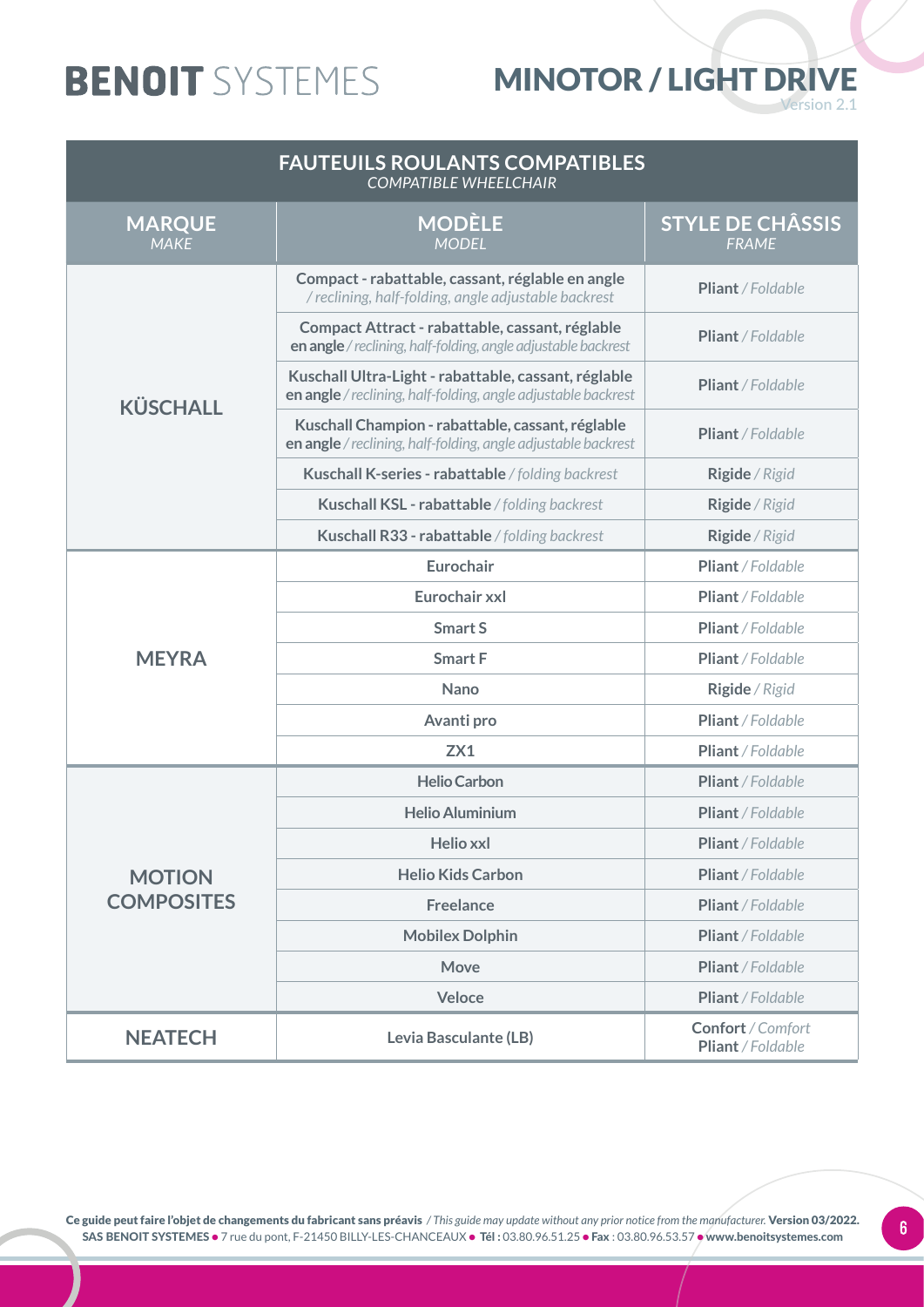#### MINOTOR / LIGHT DRIVE

**Version 2.1** 

| <b>FAUTEUILS ROULANTS COMPATIBLES</b><br><b>COMPATIBLE WHEELCHAIR</b> |                               |                                         |
|-----------------------------------------------------------------------|-------------------------------|-----------------------------------------|
| <b>MARQUE</b><br><b>MAKE</b>                                          | <b>MODÈLE</b><br><b>MODEL</b> | <b>STYLE DE CHÂSSIS</b><br><b>FRAME</b> |
|                                                                       | Netti <sub>3</sub>            | Confort / Comfort                       |
|                                                                       | <b>Netti 3 EL</b>             | Confort / Comfort                       |
|                                                                       | Netti 3 HD                    | Confort / Comfort                       |
|                                                                       | Netti 3 XHD                   | Confort / Comfort                       |
|                                                                       | Netti 3 XXHD                  | Confort / Comfort                       |
| <b>NETTI</b>                                                          | <b>Netti 3 HD Dynamic</b>     | Confort / Comfort                       |
|                                                                       | Netti 4U CE                   | Confort / Comfort                       |
|                                                                       | <b>Netti 4U CE Plus</b>       | Confort / Comfort                       |
|                                                                       | Netti 4U CED                  | Confort / Comfort                       |
|                                                                       | <b>Netti 4U CED XL</b>        | Confort / Comfort                       |
|                                                                       | Netti mini                    | Confort / Comfort                       |
|                                                                       | <b>Venus</b>                  | Rigide / Rigid                          |
|                                                                       | <b>Venus Elite</b>            | Rigide / Rigid                          |
|                                                                       | EOS*                          | Rigide / Rigid                          |
|                                                                       | EOS3*                         | Rigide / Rigid                          |
|                                                                       | Alhena                        | Pliant / Foldable                       |
|                                                                       | <b>Diva</b>                   | Pliant / Foldable                       |
|                                                                       | <b>Halley</b>                 | Pliant / Foldable                       |
| <b>OFFCARR</b>                                                        | Vega                          | Pliant / Foldable                       |
|                                                                       | Vega-E                        | Pliant / Foldable                       |
|                                                                       | Althea                        | Pliant / Foldable                       |
|                                                                       | Althea.r                      | Pliant / Foldable                       |
|                                                                       | Ministar                      | Pliant / Foldable                       |
|                                                                       | <b>Ministar Premium</b>       | Pliant / Foldable                       |
|                                                                       | <b>Elegant</b>                | Pliant / Foldable                       |
|                                                                       | Sirio 20                      | Pliant / Foldable                       |
|                                                                       | <b>Mizar</b>                  | Pliant / Foldable                       |

\*Nous consulter *\*Contact us*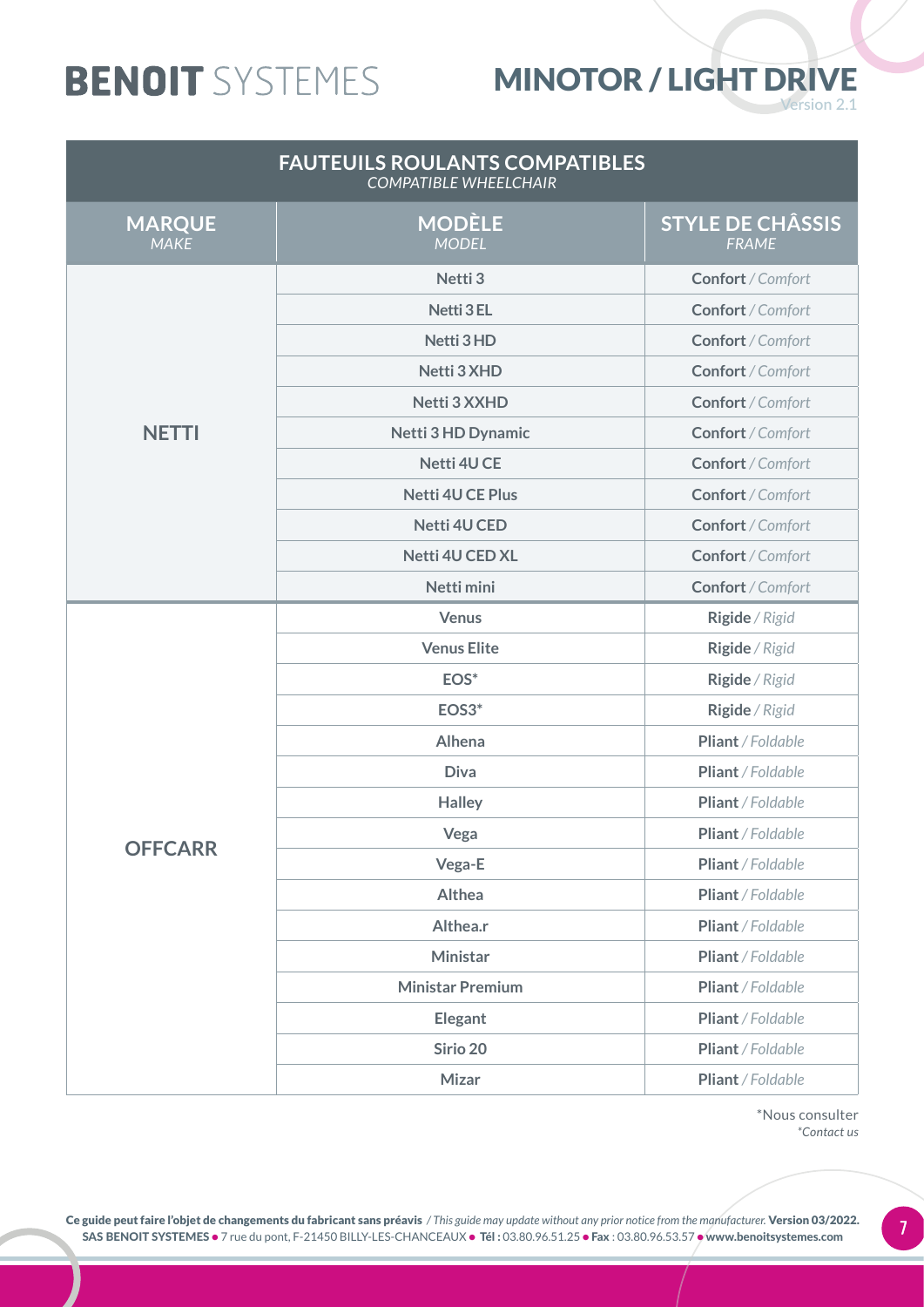#### MINOTOR / LIGHT DRIVE

**Version 2.1** 

| <b>FAUTEUILS ROULANTS COMPATIBLES</b><br><b>COMPATIBLE WHEELCHAIR</b> |                               |                                         |
|-----------------------------------------------------------------------|-------------------------------|-----------------------------------------|
| <b>MARQUE</b><br><b>MAKE</b>                                          | <b>MODÈLE</b><br><b>MODEL</b> | <b>STYLE DE CHÂSSIS</b><br><b>FRAME</b> |
| <b>OFFCARR</b>                                                        | Europa                        | Pliant / Foldable                       |
|                                                                       | Monoguida                     | Pliant / Foldable                       |
|                                                                       | Avant garde 4                 | Pliant / Foldable                       |
|                                                                       | <b>Avant garde Teen</b>       | Pliant / Foldable                       |
|                                                                       | <b>Avant garde CS</b>         | Pliant / Foldable                       |
|                                                                       | Avant garde xxl 2             | Pliant / Foldable                       |
|                                                                       | <b>Start M2</b>               | Pliant / Foldable                       |
|                                                                       | <b>Motus</b>                  | Pliant / Foldable                       |
| <b>OTTO BOCK</b>                                                      | <b>Innov Effect</b>           | Pliant / Foldable                       |
|                                                                       | <b>Innov Junior</b>           | Pliant / Foldable                       |
|                                                                       | Innov xxl                     | Pliant / Foldable                       |
|                                                                       | <b>Bravo Racer</b>            | Pliant / Foldable                       |
|                                                                       | Ventus*                       | Rigide / Rigid                          |
|                                                                       | Voyager*                      | Rigide / Rigid                          |
|                                                                       | Panthera S3                   | Rigide / Rigid                          |
|                                                                       | Panthera S3 Swing             | Rigide / Rigid                          |
| <b>PANTHERA</b>                                                       | Panthera U3 light             | Rigide / Rigid                          |
|                                                                       | Panthera U3                   | Rigide / Rigid                          |
|                                                                       | Panthera Bambino*             | Rigide / Rigid                          |
|                                                                       | <b>Physipro Neox</b>          | Confort / Comfort                       |
|                                                                       | XL <sub>5</sub>               | Pliant / Foldable                       |
| <b>PHYSIPRO</b>                                                       | XL5 CI                        | Pliant / Foldable                       |
|                                                                       | <b>Ixel</b>                   | Pliant / Foldable                       |

\*Nous consulter *\*Contact us*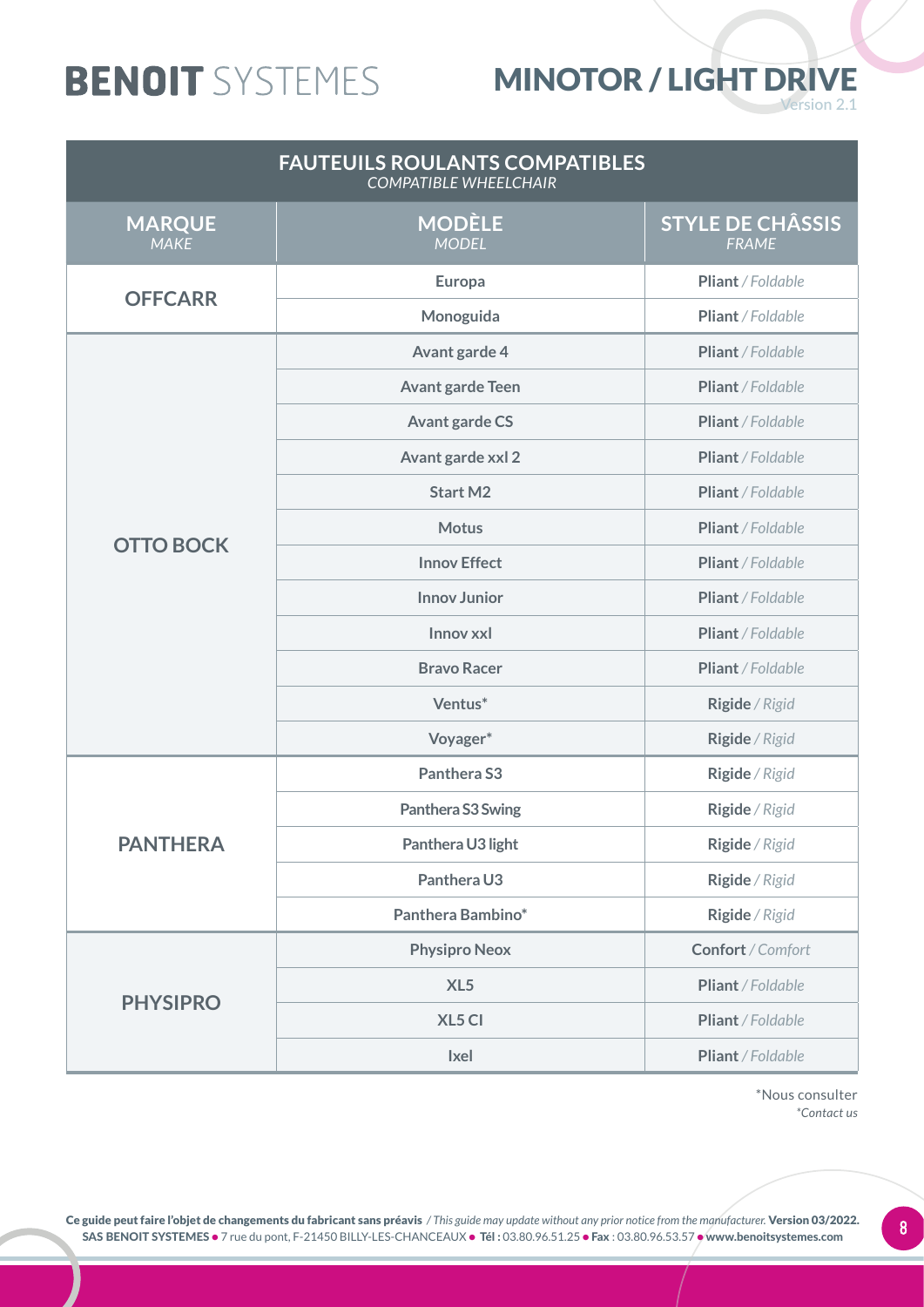#### MINOTOR / LIGHT DRIVE

**Version 2.1** 

| <b>FAUTEUILS ROULANTS COMPATIBLES</b><br><b>COMPATIBLE WHEELCHAIR</b> |                               |                                         |
|-----------------------------------------------------------------------|-------------------------------|-----------------------------------------|
| <b>MARQUE</b><br><b>MAKE</b>                                          | <b>MODÈLE</b><br><b>MODEL</b> | <b>STYLE DE CHÂSSIS</b><br><b>FRAME</b> |
|                                                                       | <b>Buddy</b>                  | Rigide / Rigid                          |
| <b>PROACTIVE</b>                                                      | <b>Speedy 4All</b>            | Rigide / Rigid                          |
|                                                                       | Speedy A1-A2-F2*              | Rigide / Rigid                          |
|                                                                       | Speedy 4All Ergo*             | Rigide / Rigid                          |
|                                                                       | Joker/Junior                  | Rigide / Rigid                          |
|                                                                       | <b>Joker Performance</b>      | Rigide / Rigid                          |
|                                                                       | <b>Joker R</b>                | Rigide / Rigid                          |
|                                                                       | <b>Joker Energy</b>           | Rigide / Rigid                          |
|                                                                       | <b>Duke</b>                   | Rigide / Rigid                          |
|                                                                       | <b>Exelle/Junior</b>          | Pliant / Foldable                       |
|                                                                       | <b>Exelle Vario</b>           | Pliant / Foldable                       |
| <b>PROGEO</b>                                                         | Teckna advance                | Pliant / Foldable                       |
|                                                                       | <b>Basic Light</b>            | Pliant / Foldable                       |
|                                                                       | <b>Teckna advance swing</b>   | Pliant / Foldable                       |
|                                                                       | Yoga                          | Pliant / Foldable<br>Hybride / Hybrid   |
|                                                                       | Ego                           | Pliant / Foldable<br>Hybride / Hybrid   |
|                                                                       | <b>Ego Carbon</b>             | Pliant / Foldable<br>Hybride / Hybrid   |
|                                                                       | <b>Vario Carbon</b>           | Pliant / Foldable                       |
|                                                                       | <b>Teckna Tilt/Junior</b>     | Pliant / Foldable                       |

\*Nous consulter *\*Contact us*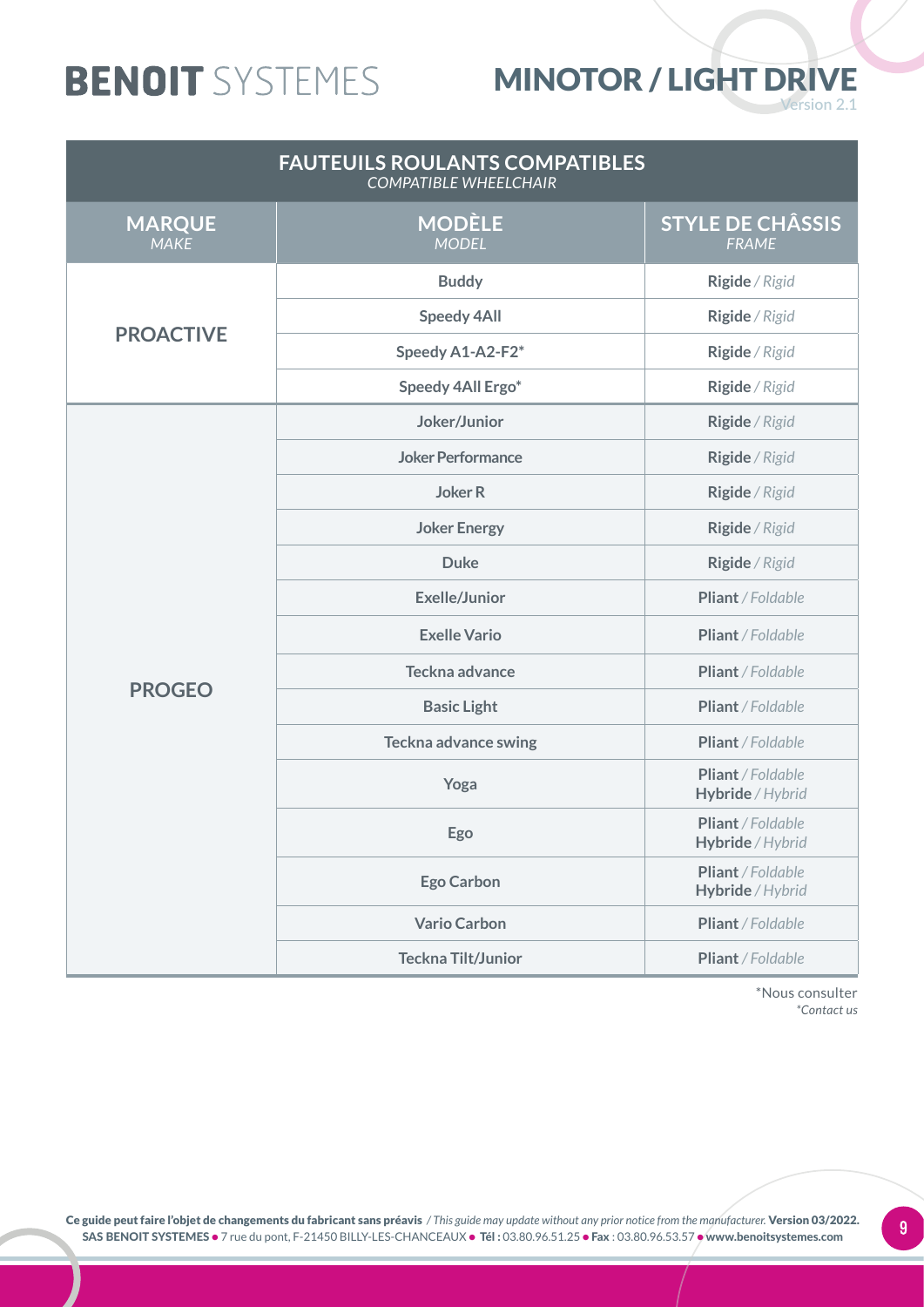#### MINOTOR / LIGHT DRIVE

**Version 2.1** 

| <b>FAUTEUILS ROULANTS COMPATIBLES</b><br><b>COMPATIBLE WHEELCHAIR</b> |                               |                                         |
|-----------------------------------------------------------------------|-------------------------------|-----------------------------------------|
| <b>MARQUE</b><br><b>MAKE</b>                                          | <b>MODÈLE</b><br><b>MODEL</b> | <b>STYLE DE CHÂSSIS</b><br><b>FRAME</b> |
|                                                                       | Icon 10                       | Pliant / Foldable                       |
|                                                                       | Icon 20                       | Pliant / Foldable                       |
| <b>REHASENSE</b>                                                      | Icon 30                       | Pliant / Foldable                       |
|                                                                       | Icon 40                       | Pliant / Foldable                       |
|                                                                       | <b>Icon 120</b>               | Confort / Comfort                       |
|                                                                       | <b>Brezzy Basic</b>           | Pliant / Foldable                       |
|                                                                       | <b>Breezy Rubix</b>           | Pliant / Foldable                       |
|                                                                       | <b>Breezy Helix</b>           | Pliant / Foldable                       |
|                                                                       | <b>Breezy Style x-Ultra</b>   | Pliant / Foldable                       |
|                                                                       | <b>Breezy Style x</b>         | Pliant / Foldable                       |
|                                                                       | <b>Breezy Exigo 30</b>        | Pliant / Foldable                       |
|                                                                       | <b>Quickie Nitrum Pro</b>     | Rigide / Rigid                          |
|                                                                       | <b>Quickie Nitrum Hybrid</b>  | Rigide / Rigid                          |
|                                                                       | Quickie Krypton F*            | Pliant / Foldable                       |
| <b>SUNRISE</b>                                                        | <b>Quickie Helium Pro</b>     | Rigide / Rigid                          |
|                                                                       | <b>Quickie Xenon 2 Hybrid</b> | Pliant / Foldable                       |
|                                                                       | Quickie Xenon 2               | Pliant / Foldable                       |
|                                                                       | Quickie Xenon 2 SA            | Pliant / Foldable                       |
|                                                                       | <b>Quickie Argon 2</b>        | Rigide / Rigid                          |
|                                                                       | Quickie Néon                  | Pliant / Foldable                       |
|                                                                       | <b>Quickie Life</b>           | Pliant / Foldable                       |
|                                                                       | <b>Quickie Life R</b>         | Rigide / Rigid                          |
|                                                                       | <b>Quickie Life I</b>         | Pliant / Foldable                       |
|                                                                       | <b>Quickie Life T</b>         | Pliant / Foldable                       |

\*Nous consulter *\*Contact us*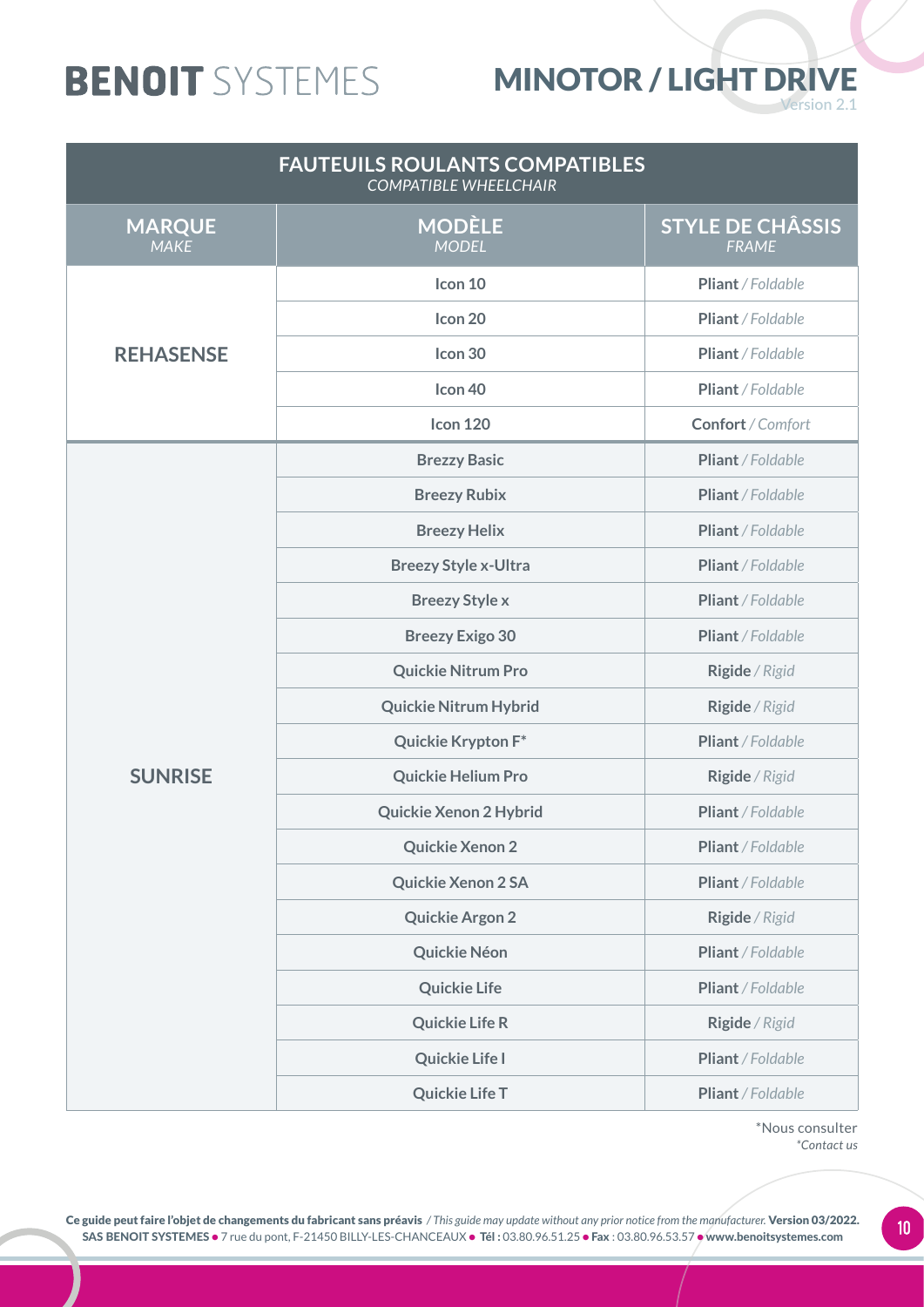#### MINOTOR / LIGHT DRIVE

**Version 2.1** 

| <b>FAUTEUILS ROULANTS COMPATIBLES</b><br><b>COMPATIBLE WHEELCHAIR</b> |                               |                                         |
|-----------------------------------------------------------------------|-------------------------------|-----------------------------------------|
| <b>MARQUE</b><br><b>MAKE</b>                                          | <b>MODÈLE</b><br><b>MODEL</b> | <b>STYLE DE CHÂSSIS</b><br><b>FRAME</b> |
|                                                                       | <b>Quickie Life R - T</b>     | Rigide / Rigid                          |
|                                                                       | <b>Quickie Life I sedeo</b>   | Pliant / Foldable                       |
|                                                                       | <b>Quickie Easy Max</b>       | Pliant / Foldable                       |
|                                                                       | <b>Quickie Easy 200</b>       | Pliant / Foldable                       |
|                                                                       | <b>Quickie Easy 300</b>       | Pliant / Foldable                       |
|                                                                       | <b>Zippie Younster</b>        | Pliant / Foldable                       |
|                                                                       | Zippie Simba*                 | Rigide / Rigid                          |
| <b>SUNRISE</b>                                                        | <b>RGK Octane Sub 4</b>       | Rigide / Rigid                          |
|                                                                       | <b>RGK Tiga Sub4*</b>         | Rigide / Rigid                          |
|                                                                       | <b>RGK Tiga*</b>              | Rigide / Rigid                          |
|                                                                       | <b>RGK Tiga FX*</b>           | Rigide / Rigid                          |
|                                                                       | RGK Tiga F2*                  | Rigide / Rigid                          |
|                                                                       | <b>RGK Hi Lite XTR</b>        | Rigide / Rigid                          |
|                                                                       | <b>RGK Hi Lite</b>            | Rigide / Rigid                          |
|                                                                       | <b>Tilite Aero T</b>          | Rigide / Rigid                          |
|                                                                       | <b>Tilite Aero 2Gx</b>        | Pliant / Foldable                       |
|                                                                       | Tilite TR*                    | Rigide / Rigid                          |
|                                                                       | <b>Tilite TRA*</b>            | Rigide / Rigid                          |
| <b>TILITE</b>                                                         | <b>Tilite Twist</b>           | Rigide / Rigid                          |
|                                                                       | <b>Tilite Aero X</b>          | Pliant / Foldable                       |
|                                                                       | <b>Tilite Z</b>               | Rigide / Rigid                          |
|                                                                       | Tilite ZR*                    | Rigide / Rigid                          |
|                                                                       | <b>Tilite ZRA*</b>            | Rigide / Rigid                          |

\*Nous consulter *\*Contact us*

Ce guide peut faire l'objet de changements du fabricant sans préavis / This guide may update without any prior notice from the manufacturer. Version 03/2022.<br>SAS BENOIT SYSTEMES e 7 rue du pont E-21450 BU IV-LES-CHANCEAUX SAS BENOIT SYSTEMES • 7 rue du pont, F-21450 BILLY-LES-CHANCEAUX • Tél : 03.80.96.51.25 • Fax : 03.80.96.53.57 • www.benoitsystemes.com